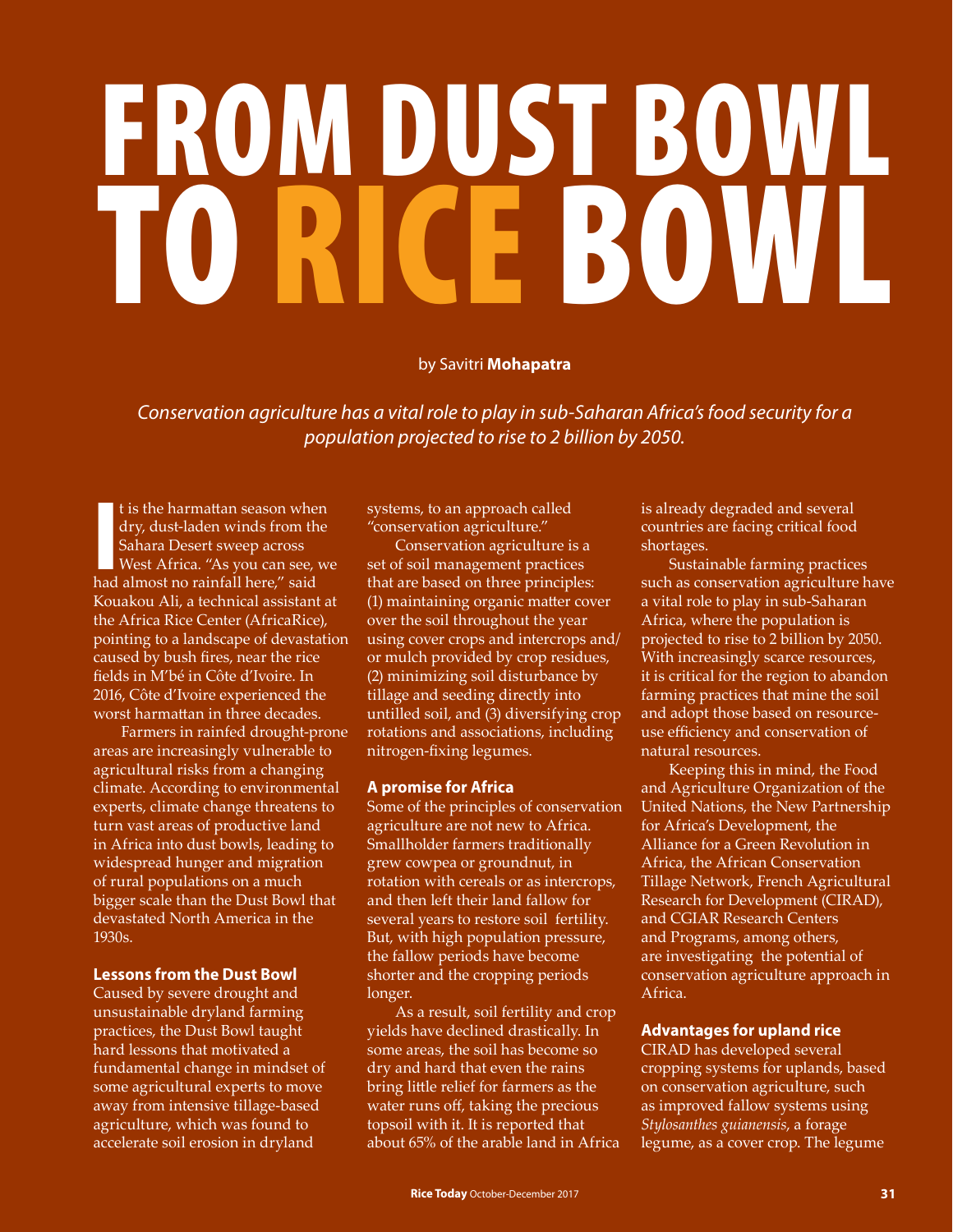helps restore soil fertility through high biomass production and nitrogen fixation.

These systems could be sustainable and profitable in places where soils are vulnerable. The improved fallow systems could also be attractive to upland farmers in Madagascar, particularly when they have cattle to feed.

Research by AfricaRice, CIRAD, and the Centre National de la Recherche Appliquée au Développement Rural (FOFIFA), the national research institute of Madagascar, has confirmed that growing a legume cover crop following a zero-tillage approach is an efficient strategy to control the destructive parasitic weed *Striga asiatica* in upland rice. This strategy is being widely promoted through a

farmer-learning video, available in local languages.

#### **Healthy soil, healthy rice**

AfricaRice and CIRAD are developing cropping systems based on conservation agriculture principles for the agronomic management of biotic stresses in rice such as pest, diseases, and weeds. "Our aim is to co-design with local farmers cropping systems that can provide plant protection with minimum inputs," said Olivier Husson, CIRAD/AfricaRice systems agronomist.

As part of this research, Dr. Husson and his team are developing standardized methods for measuring three parameters, which can be used to efficiently characterize soil/ plant conditions and indicate the

robustness of cropping systems against biotic stresses.

"In this research, we are testing a new concept for managing pests and diseases," observed Dr. Husson. "Instead of trying to control these stresses through adjustment of farming practices, we aim at increasing biodiversity through cropping systems to alter the environment and make it unfavorable for the biotic stresses."

If this succeeds, it will open a new approach for integrated pest management.

Experiments on conservation agriculture for rice-based cropping systems have been set up at the AfricaRice research station in M'bé. Different crop/cover crop associations and rotations and soil management practices are being tested so that